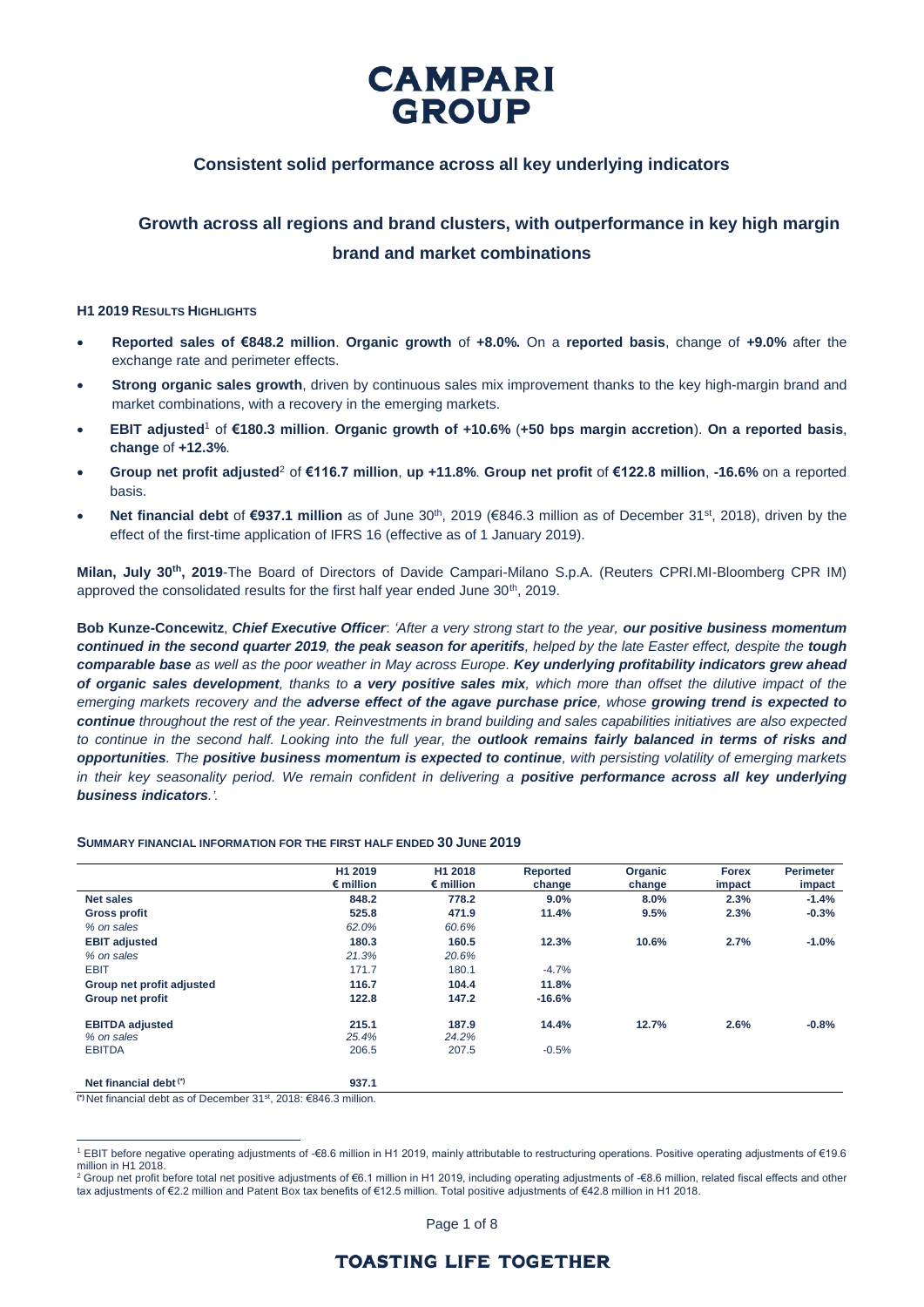

### **GUIDANCE FOR 2019**

**The outlook remains fairly balanced in terms of risks** and **opportunities**.

The **positive business momentum is expected to continue into the second half of the year**, with expected volatility in emerging markets in their key seasonality period.

**Sustained organic value growth in EBIT** is expected to continue driven by **positive business momentum**, whilst **EBIT margin expansion will be moderated by higher than expected increase in agave purchase price exacerbated by Espolòn outperformance**.

With regards to the overall results, the **strengthening of the US Dollar against the Euro is expected to lessen in the rest of the year**, while **emerging markets currencies are expected to remain volatile** during the second half peak season. The **tail end perimeter effects will phase out during the second half of the year**.

Net profit reported in 2019 is expected to benefit from **net positive adjustments of approximately €14 million overall**. This is due to fiscal benefits coming from the Patent Box tax relief in Italy, in what will be its fifth and final year, for an estimated amount, assumed in line with previous year, of approximately €26 million, which will offset provisions for the completion of certain reorganizational projects for a negative estimated amount of -€16 million and corresponding positive fiscal effects of approximately €4 million.

### **REVIEW OF CONSOLIDATED SALES FOR FIRST HALF 2019**

### By **geography**:

- Sales in the **Americas** (45.3% of total Group sales) grew organically by **+9.9%**, with the **North America** region growing by **+10.3%**, thanks to the Group's largest market, **the US**, which grew organically by **+10.9%**, with solid growth across all brands but SKYY, as well as **Jamaica**, which registered positive organic growth of **+18.6%**, thanks to the rum portfolio and Campari. The **South America** region grew by **+6.0%** organically, thanks to a recovery in **Brazil** and **Argentina**, although macroeconomic weakness and political instability remain.
- Sales in **Southern Europe, Middle East and Africa**<sup>3</sup> (28.7% of total Group sales) registered positive organic growth of **+7.7%**. In **Italy,** organic sales grew **+6.7%**, driven by solid performance across all aperitif brands in their peak season, while other markets in the region grew **+10.9%** overall, largely driven by **France** (**+26.4%**), thanks to Aperol and Riccadonna, and the **African** markets.
- **North, Central and Eastern Europe** (19.5% of total Group sales) grew organically by **+7.0%** thanks to positive organic growth in **Germany** (**+3.9%**), **the UK** (**+13.8%**) and **Russia** (**+10.9%**) with continuined positive momentum in Scandinavian and Eastern European markets. The performance was largely driven by **double-digit growth** of **Aperol across the region**.
- Sales in **Asia Pacific** (6.4% of total Group sales) grew organically by **+1.1%**, as the largest market **Australia** registered organic growth of **+3.5%, driven by Aperol** and **Wild Turkey ready-to-drink** and **bourbon**, while the **other markets in the region** declined organically by **-4.3%**, largely due to a tough comparison base.

### By **brand**:

 $\overline{a}$ 

- **Global Priorities** (59% of total Group sales) registered strong organic growth **(+9.8%)**, despite a low-single digit decline in **SKYY** due to both the announced de-stocking in the core US market as well as persistent competitive pressure. The performance was driven by **Aperol (+22.0%)**, thanks to **solid growth in core Europe**, despite bad weather in May, and a **double digit increase across all other geographies**, a solid performance of **Campari (+5.8%)**, largely driven by core geographies, **Wild Turkey (+11.4%)**, thanks to core US and Australian markets, **the Jamaican rums (+7.1%)**, thanks to core Wray&Nephew Overproof and Appleton Estate brands, and **Grand Marnier (+2.3%)**, driven by core US**.**
- **Regional Priorities** (15% of total Group sales) grew organically by **+10.8%**, thanks to a very positive performance from **Espolòn (+46.5%)**, driven by core US. Positive growth in **Averna, Forty Creek** and **Riccadonna** helped offset some weakness in **GlenGrant** and **Cinzano** in a low seasonality period.

Page 2 of 8

<sup>3</sup> Includes Global Travel Retail.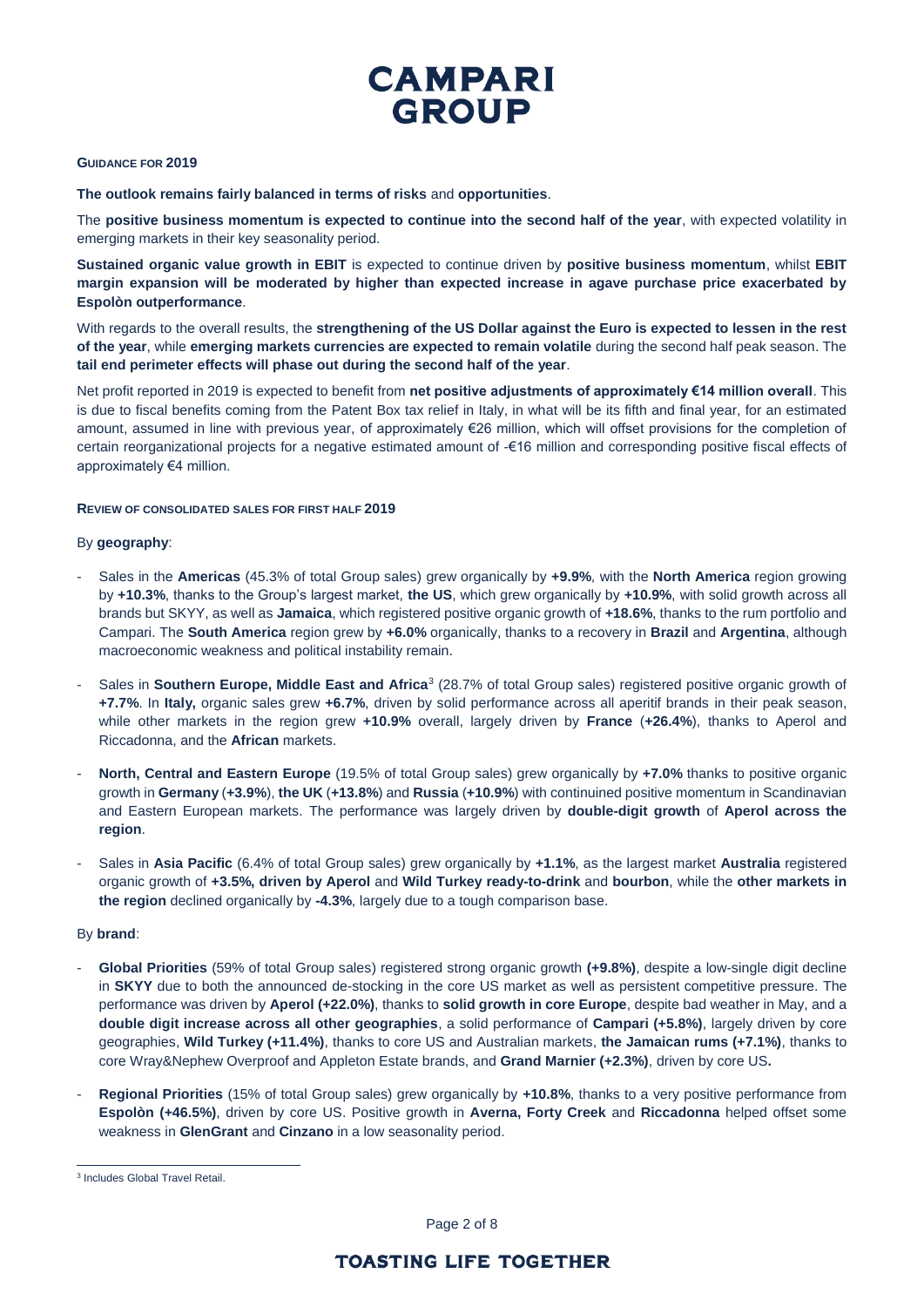- **Local Priorities** (12% of total Group sales), registered a positive organic performance of **+4.0%**, with growth across the **whole portfolio**, especially single serve aperitifs **Campari Soda** (**+5.8%**), driven by Italy, and **Crodino** (**+3.3%**), sustained by growth in seeding international markets, ableit from a small base.

#### **REVIEW OF FIRST HALF 2019 RESULTS**

Group sales totaled **€848.2 million,** up by **+9.0%** in value **on a reported basis**. The result reflects a **positive organic sales performance** of **+8.0%,** a **positive FX effect** of **+2.3%**, thanks to a strengthening US Dollar vs. the Euro, and a **negative perimeter effect** of **-1.4%**, driven by the termination of low margin distribution contracts.

**Gross profit** was **€525.8 million**, up by **+11.4%** in value **on a reported basis** and up **+140 basis points** to 62.0% of net sales. It **grew organically** by **+9.5%,** ahead of sales, generating an organic margin expansion of **+90 basis points**, driven by **favourable sales mix by brand and market**, particularly the **positive performance of the high-margin aperitifs** in the **key developed markets**. This outperformance more than compensated the dilutive effect of the emerging market recovery and the increasingly more adverse effect of the agave purchase price.

**Advertising and Promotion spending** (**A&P**) was **€151.5 million**, up by **+12.3%** in value **on a reported basis**, corresponding to 17.9% of net sales. **It grew organically** by **+9.4%,** driven by the phasing of major investments in Global brands, particularly Aperol, Campari, SKYY and Grand Marnier as well as selected Regional priority brands.

**CAAP** (Contribution after A&P) was **€374.3 million**, up by **+11.1%** in value **on a reported basis** (up **organically** by **+9.5%**), corresponding to 44.1% of net sales.

**Structure costs**, i.e. selling, general and administrative costs, totalled **€194.0 million**, up by **+9.9%** in value **on a reported basis** (up **organically** by **+8.6%**), to 22.9% of net sales.

**EBIT adjusted** was **€180.3 million**, up by **+12.3%** in value **on a reported basis** and up +70 basis points to 21.3% of net sales. It **grew organically by +10.6%**, ahead of sales growth, leading to a margin accretion of **+50 basis points**, as the solid gross margin expansion more than offset marketing and structural investments. The **forex and perimeter changes** had a combined effect of **+1.7% in value**, corresponding to **+20 bps** margin accretion. The adoption of **IFRS16-'Leases'**<sup>4</sup> accounting principle from 1 January 2019 generated a positive effect of **€1.3 million** on EBIT adjusted.

**EBITDA adjusted** was **€215.1 million**, up by **+14.4%** in value **on a reported basis** (**up organically +12.7%**), corresponding to 25.4% of net sales. The increase includes a positive effect generated by the adoption of **IFRS 16-'Leases'** of **€7.7 million**, driven by the incremental depreciation on the rights of use.

EBIT and EBITDA reached €171.7 million (20.2% of net sales) and €206.5 million (24.3% of net sales) respectively, after negative **Operating adjustments** of -**€8.6 million**, mainly attributable to provisions for restructuring initiatives.

**Net financial costs were €15.1 million**, up by €0.3 million vs. the same period in 2018, reflecting the negative carry effect on excess cash and the effect of IFRS 16-'Leases' application generating additional financial charges of €1.7 million in the semester.

**Group pre-tax profit adjusted** was **€162.3 million** (**+12.1%**)**. Group pre-tax profit** was **€153.7 million**, down **-7.4%**.

**Tax charges** were -**€30.9 million** and included a Patent Box tax benefit of €12.5 million in the first half 2019.

**Group net profit adjusted**<sup>5</sup> was **€116.7 million** (**+11.8%**)**. Group net profit** was **€122.8 million**, decreased -16.6% vs. the first half 2018.

**Net financial debt** stood at €937.1 million as of June 30<sup>th</sup>, 2019 (€846.3 million as of December 31<sup>st</sup>, 2018), an increase of **€90.9 million**, driven by the incremental figurative debt generated by the first-time adoption of IFRS 16 (effective as of 1 January 2019) of €81.4 million.

**Net debt to EBITDA pro-forma ratio** was **2.1 times as of June 30th, 2019**, up from 1.9 times as of December 31st, 2018.

#### **FILING OF DOCUMENTATION**

 $\overline{a}$ 

The half-year report at 30 June 2019 has been made available to the general public at the Company's head office and on the 1INFO circuit for the storage of Regulated Information, operated by Computershare [\(www.1Info.it\)](http://www.1info.it/). The documentation is also

Page 3 of 8

<sup>4</sup> The new accounting standard IFRS 16, effective as of 1 January 2019, introduces a single accounting model for leases in the financial statements of tenants.

<sup>5</sup> Group net profit before total net positive adjustments of €6.1 million in H1 2019, including operating adjustments of -€8.6 million, related fiscal effects and other tax adjustments of €2.2 million and Patent Box tax benefits of €12.5 million. Total positive adjustments of €42.8 million in H1 2018.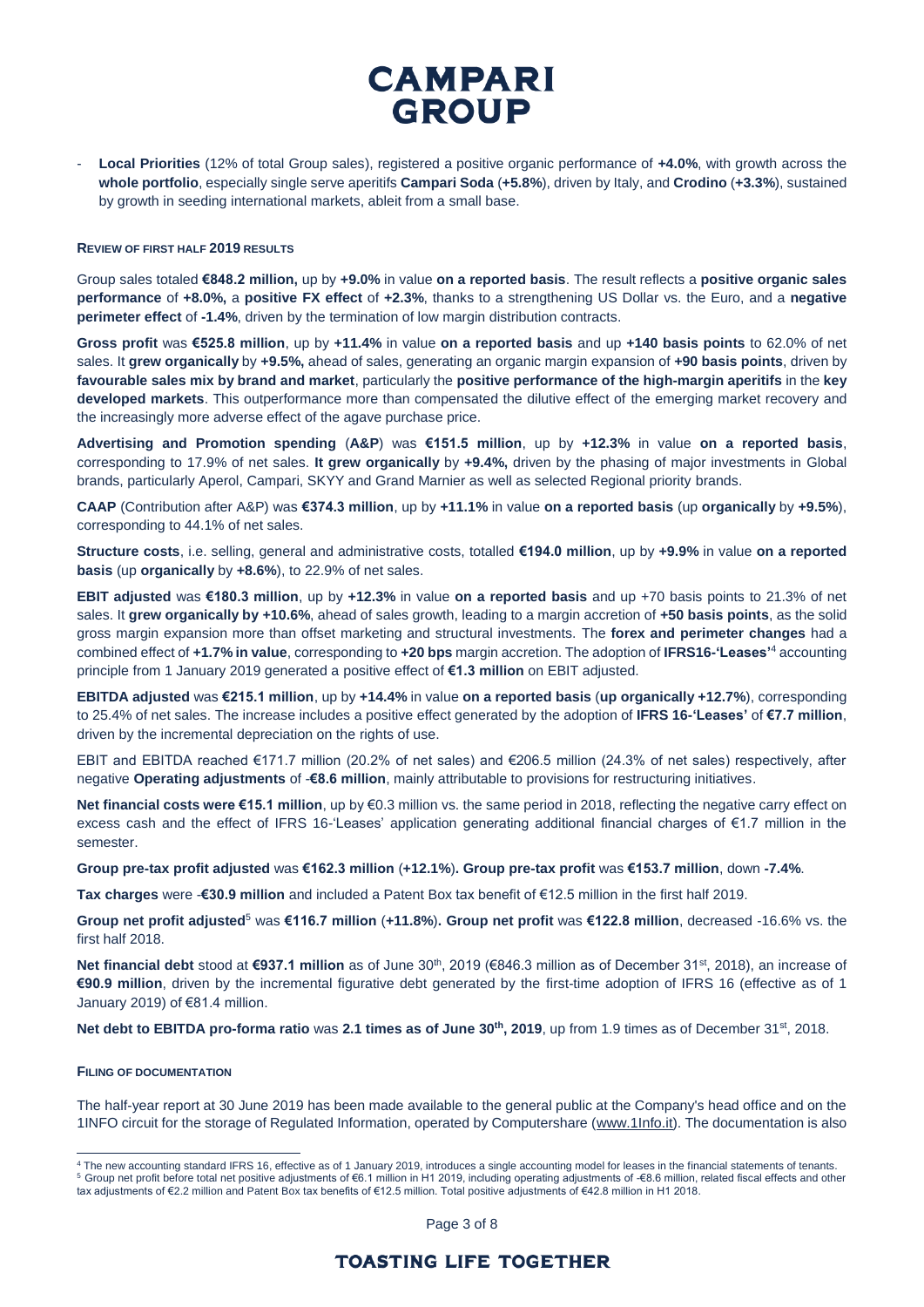available in the 'Investor' section of the website [www.camparigroup.com/en](http://www.camparigroup.com/en) and by all other means allowed by applicable regulations.

*The Executive responsible for preparing Davide Campari-Milano S.p.A.'s financial reports, Paolo Marchesini, certifies-pursuant to article 154-bis, paragraph 2 of the Legislative Decree 58/1998-that the accounting disclosures in this statement correspond to the accounting documents, ledgers and entries.* 

### *Disclaimer*

*This document contains forward-looking statements that relate to future events and future operating, economic and financial*  results of Campari Group. By their nature, forward-looking statements involve risk and uncertainty because they depend on *the occurrence of future events and circumstances. Actual results may differ materially from those reflected in forward-looking statements due to a variety of factors, most of which are outside of the Group's control.*

### **ANALYST CONFERENCE CALL**

At **1:00 pm (CET) today, July 30th, 2019**, Campari's management will hold a conference call to present the Group's results for the first half 2019. To participate, please dial one of the following numbers:

- **from Italy: 02 805 88 11**
- **from abroad: + 44 121 281 8003**

The **presentation slides** can be downloaded before the conference call from the main investor relations page on Campari Group's website, at [http://www.camparigroup.com/en/investors.](http://www.camparigroup.com/en/investors)

A **recording of the conference call** will be available from today, July 30<sup>th</sup>, until Tuesday, August 6<sup>th</sup>, 2019.

To listen to it, please call the following numbers:

- **from Italy: 02 72495**
- **from abroad: +44 1212 818005** (Access code: **753#**).

### **FOR FURTHER INFORMATION**

http://www.camparigroup.com/en/investor http://www.camparigroup.com/en <http://www.youtube.com/campariofficial> <https://twitter.com/GruppoCampari>

| <b>Investor Relations</b>       |                         |                                     |
|---------------------------------|-------------------------|-------------------------------------|
| Chiara Garavini                 | Tel. +39 02 6225 330    | Email: chiara.garavini@campari.com  |
| <b>Thomas Fahey</b>             | Tel. +44 (0)20 31009618 | Email: thomas.fahey@campari.com     |
| <b>Francesco Pintus</b>         | Tel. +39 02 6225416     | Email: francesco.pintus@campari.com |
|                                 |                         |                                     |
| <b>Corporate Communications</b> |                         |                                     |
| <b>Enrico Bocedi</b>            | Tel. +39 02 6225 680    | Email: enrico.bocedi@campari.com    |
|                                 |                         |                                     |

Visit *[Our Story](https://youtu.be/ilNVsU9Cigo)*

#### **ABOUT C[AMPARI](http://www.camparigroup.com/en/index.shtml) GROUP**

Campari Group is a major player in the global spirits industry, with a portfolio of over 50 premium and super premium brands, spreading across Global, Regional and Local priorities. Global Priorities, the Group's key focus, include **Aperol, Campari, SKYY**, **Grand Marnier, Wild Turkey** and **Appleton Estate**. The Group was founded in 1860 and today is the sixth-largest player worldwide in the premium spirits industry. It has a global distribution reach, trading in over 190 nations around the world with leading positions in Europe and the Americas. Campari Group's growth strategy aims to combine organic growth through strong brand building and external growth via selective acquisitions of brands and businesses.

Headquartered in Milan, Italy, Campari Group owns 18 plants worldwide and has its own distribution network in 20 countries. Campari Group employs approximately 3,700 people. The shares of the parent company Davide Campari-Milano S.p.A. (Reuters CPRI.MI - Bloomberg CPR IM) have been listed on the Italian Stock Exchange since 2001. For more information[: http://www.camparigroup.com/en.](http://www.camparigroup.com/en) Please enjoy our brands responsibly

**- Appendix to follow -**

Page 4 of 8

### **TOASTING LIFE TOGETHER**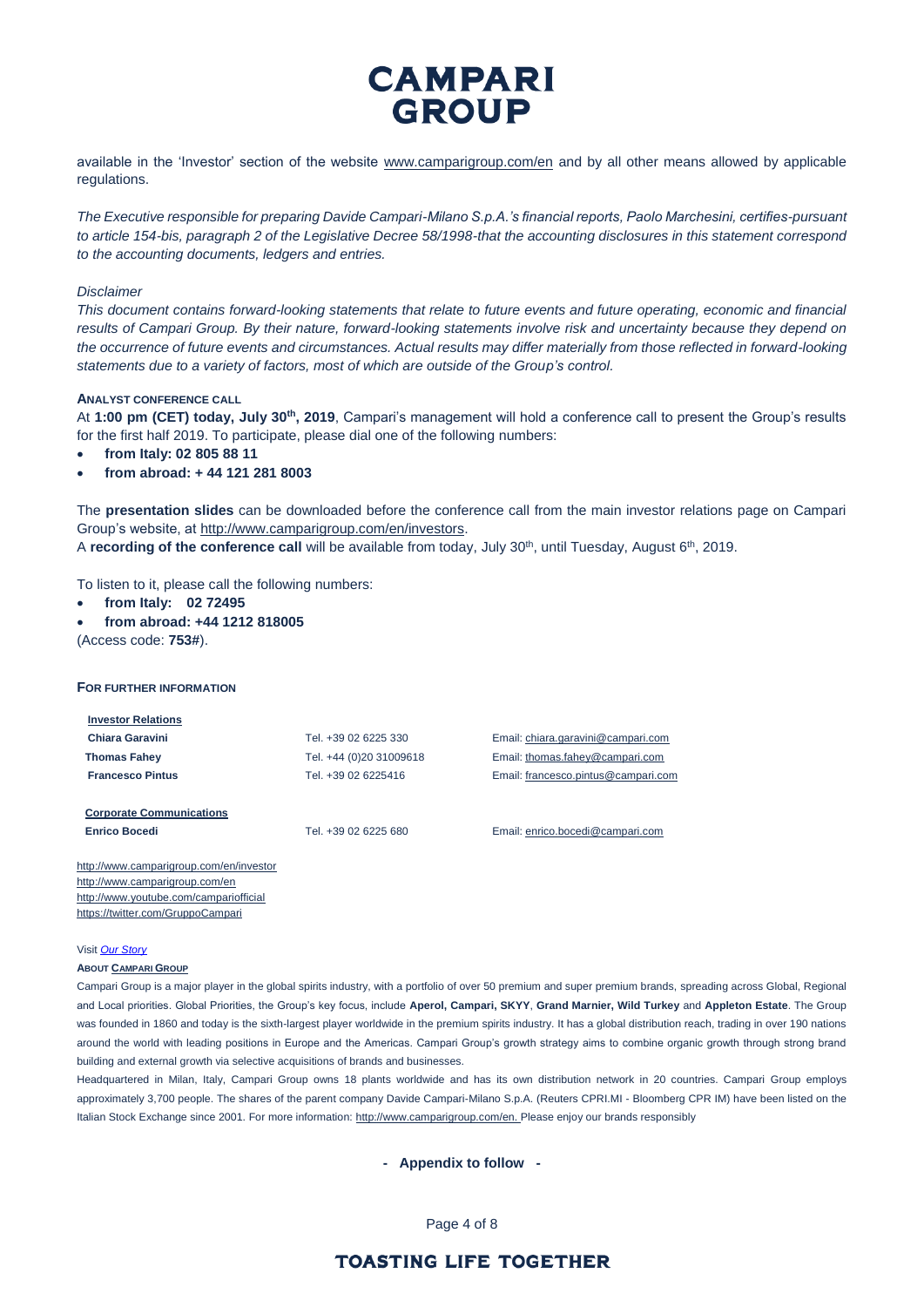### **CAMPARI GROUP**

### **Consolidated net sales breakdown by brand for the first half 2019**

|                            | % on Group<br>sales |         | % change, of which: |                         |                    |
|----------------------------|---------------------|---------|---------------------|-------------------------|--------------------|
|                            |                     | total   | organic             | exchange<br>rate effect | external<br>growth |
| <b>Global Priorities</b>   | 58.8%               | 13.0%   | 9.8%                | 3.2%                    | 0.0%               |
| <b>Regional Priorities</b> | 15.1%               | 13.0%   | 10.8%               | 2.1%                    | $0.0\%$            |
| <b>Local Priorities</b>    | 12.0%               | 3.8%    | 4.0%                | $-0.2%$                 | 0.0%               |
| Rest of portfolio          | 14.0%               | $-4.8%$ | 2.4%                | 1.4%                    | $-8.5%$            |
| <b>Total</b>               | 100.0%              | 9.0%    | 8.0%                | 2.3%                    | $-1.4%$            |

### **Consolidated net sales by geographic area for the first half 2019**

|                                                 | 1 January-30 June 2019 |        | 1 January-30 June 2018 |        | $\frac{0}{0}$ |
|-------------------------------------------------|------------------------|--------|------------------------|--------|---------------|
|                                                 | $\epsilon$ million     | $\%$   | $\epsilon$ million     | $\%$   | Change        |
| Americas                                        | 384.6                  | 45.3%  | 333.3                  | 42.8%  | 15.4%         |
| SEMEA (Southern Europe, Middle East and Africa) | 243.6                  | 28.7%  | 236.2                  | 30.3%  | 3.2%          |
| North, Central & Eastern Europe                 | 165.5                  | 19.5%  | 154.4                  | 19.8%  | 7.2%          |
| Asia Pacific                                    | 54.4                   | 6.4%   | 54.3                   | 7.0%   | 0.2%          |
| <b>Total</b>                                    | 848.2                  | 100.0% | 778.2                  | 100.0% | 9.0%          |

| Breakdown of % change                           | total<br>% change | organic growth | exchange rate<br>effect | external growth |
|-------------------------------------------------|-------------------|----------------|-------------------------|-----------------|
| Americas                                        | 15.4%             | 9.9%           | 5.5%                    | $-0.1%$         |
| SEMEA (Southern Europe, Middle East and Africa) | 3.2%              | 7.7%           | $-0.1%$                 | $-4.4%$         |
| North, Central & Eastern Europe                 | 7.2%              | 7.0%           | 0.2%                    | 0.0%            |
| Asia Pacific                                    | 0.2%              | 1.1%           | $-0.9%$                 | 0.0%            |
| <b>Total</b>                                    | 9.0%              | 8.0%           | 2.3%                    | $-1.4%$         |

### **Consolidated EBIT adjusted by geographic area for the first half 2019**

|                                                 | 1 January-30 June 2019 |        | 1 January-30 June 2018 |        | change  | change    |
|-------------------------------------------------|------------------------|--------|------------------------|--------|---------|-----------|
|                                                 | $\epsilon$ million     | $\%$   | $\epsilon$ million     | $\%$   | % total | % organic |
| Americas                                        | 76.1                   | 42.2%  | 65.8                   | 41.0%  | 15.6%   | 8.5%      |
| SEMEA (Southern Europe, Middle East and Africa) | 49.2                   | 27.3%  | 44.0                   | 27.4%  | 11.7%   | 14.9%     |
| North, Central & Eastern Europe                 | 49.1                   | 27.2%  | 46.0                   | 28.6%  | 6.9%    | 6.9%      |
| Asia Pacific                                    | 6.0                    | 3.3%   | 4.7                    | 3.0%   | 26.0%   | 35.0%     |
| <b>Total</b>                                    | 180.3                  | 100.0% | 160.5                  | 100.0% | 12.3%   | 10.6%     |

Page 5 of 8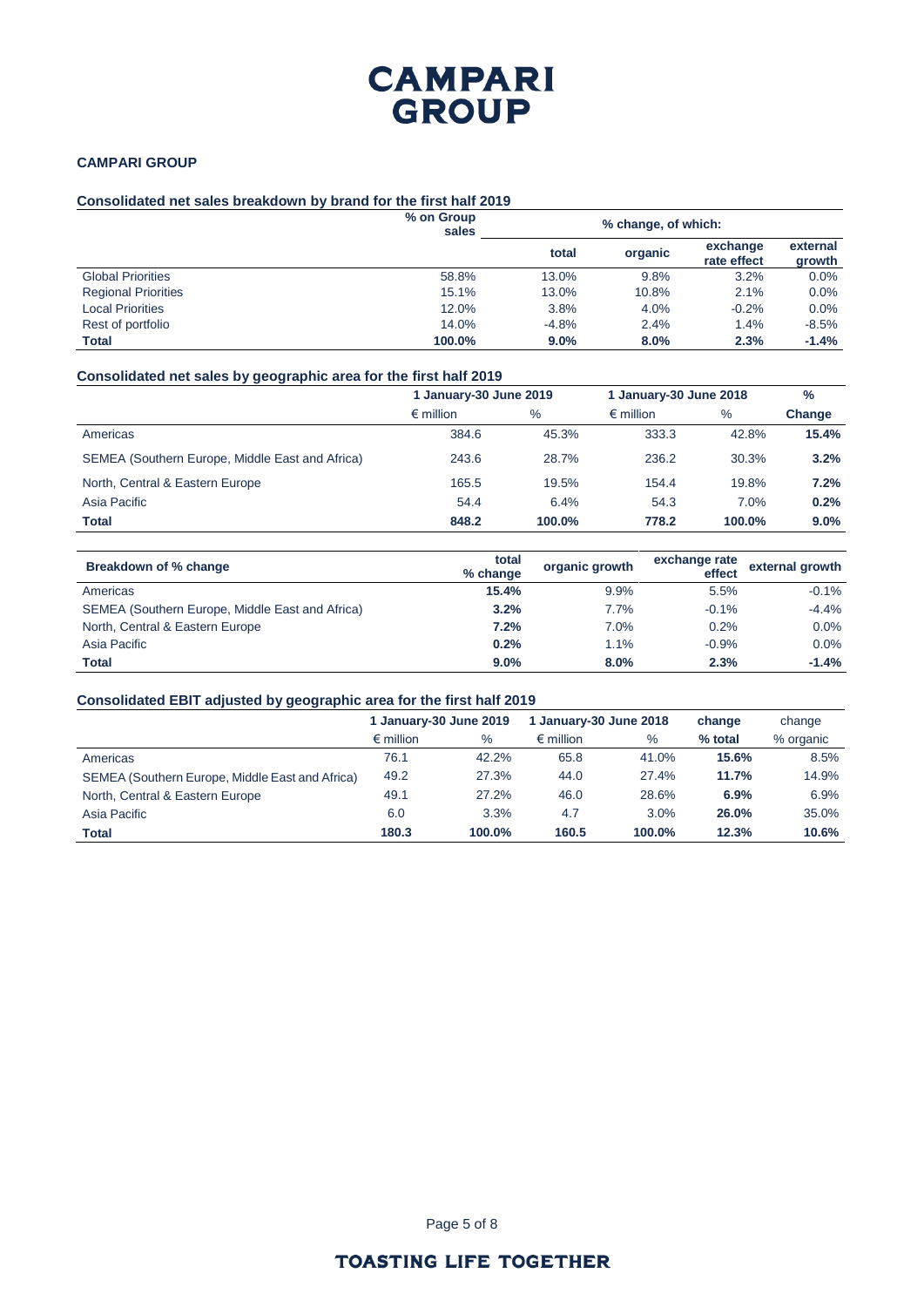### **CAMPARI GROUP**

### **Consolidated income statement for the first half 2019**

|                                                                     | 1 January-30 June 2019 |               | 1 January-30 June 2018 |          |           |
|---------------------------------------------------------------------|------------------------|---------------|------------------------|----------|-----------|
|                                                                     | $\epsilon$ million     | $\frac{9}{6}$ | $\epsilon$ million     | $\%$     | Change    |
| <b>Net sales</b>                                                    | 848.2                  | 100.0%        | 778.2                  | 100.0%   | 9.0%      |
| Total cost of goods sold $(1)$                                      | (322.3)                | $-38.0%$      | (306.3)                | $-39.4%$ | 5.2%      |
| <b>Gross profit</b>                                                 | 525.8                  | 62.0%         | 471.9                  | 60.6%    | 11.4%     |
| Advertising and promotion                                           | (151.5)                | $-17.9%$      | (134.9)                | $-17.3%$ | 12.3%     |
| <b>Contribution after A&amp;P</b>                                   | 374.3                  | 44.1%         | 337.0                  | 43.3%    | 11.1%     |
| $SG&A^{(2)}$                                                        | (194.0)                | $-22.9%$      | (176.5)                | $-22.7%$ | 9.9%      |
| <b>EBIT</b> adjusted $(3)$                                          | 180.3                  | 21.3%         | 160.5                  | 20.6%    | 12.3%     |
| Operating adjustments                                               | (8.6)                  | $-1.0%$       | 19.6                   | 2.5%     | $-144.0%$ |
| <b>Operating profit=EBIT</b>                                        | 171.7                  | 20.2%         | 180.1                  | 23.1%    | $-4.7%$   |
| Financial income (expenses)                                         | (15.1)                 | $-1.8%$       | (14.8)                 | $-1.9%$  | 2.2%      |
| Adjustments to financial income (expenses)                          | (0.0)                  | 0.0%          | 1.6                    | 0.2%     | $-100.1%$ |
| Profit (loss) related to companies valued at<br>equity              | 0.1                    | 0.0%          | (0.1)                  | 0.0%     | $-217.1%$ |
| Put option, earn out income (charges) and<br>hyperinflation effects | (3.0)                  | $-0.4%$       | (0.9)                  | $-0.1%$  | 251.3%    |
| Profit before taxes and non-controlling<br><i>interests</i>         | 153.7                  | 18.1%         | 166.0                  | 21.3%    | $-7.4%$   |
| Group profit before taxes adjusted                                  | 162.3                  | 19.1%         | 144.8                  | 18.6%    | 12.1%     |
| Income Tax expense                                                  | (30.9)                 | $-3.6%$       | (18.8)                 | $-2.4%$  | 64.4%     |
| <b>Net Profit</b>                                                   | 122.8                  | 14.5%         | 147.2                  | 18.9%    | $-16.6%$  |
| Minority interests                                                  |                        | 0.0%          |                        | 0.0%     | $\Omega$  |
| Group net profit                                                    | 122.8                  | 14.5%         | 147.2                  | 18.9%    | $-16.6%$  |
| Group net profit adjusted $(4)$                                     | 116.7                  | 13.8%         | 104.4                  | 13.4%    | 11.8%     |
|                                                                     |                        |               |                        |          |           |
| Depreciation and amortisation                                       | (34.8)                 | $-4.1%$       | (27.4)                 | $-3.5%$  | 26.8%     |
| EBITDA adjusted <sup>(3)</sup>                                      | 215.1                  | 25.4%         | 187.9                  | 24.2%    | 14.4%     |
| <b>EBITDA</b>                                                       | 206.5                  | 24.3%         | 207.5                  | 26.7%    | $-0.5%$   |

(1) Includes cost of material, production and logistics expenses.

(2) Includes selling, general and administrative costs.

(3) EBIT and EBITDA before negative operating adjustments of -€8.6 million in H1 2019, mainly attributable to restructuring operations. Positive operating adjustments of €19.6 million in H1 2018.

(4) Group net profit before total net positive adjustments of €6.1 million in H1 2019, including operating adjustments of -€8.6 million, related fiscal effects and other tax adjustments of €2.2 million and Patent Box tax benefits of €12.5 million. Total positive adjustments of €42.8 million in H1 2018.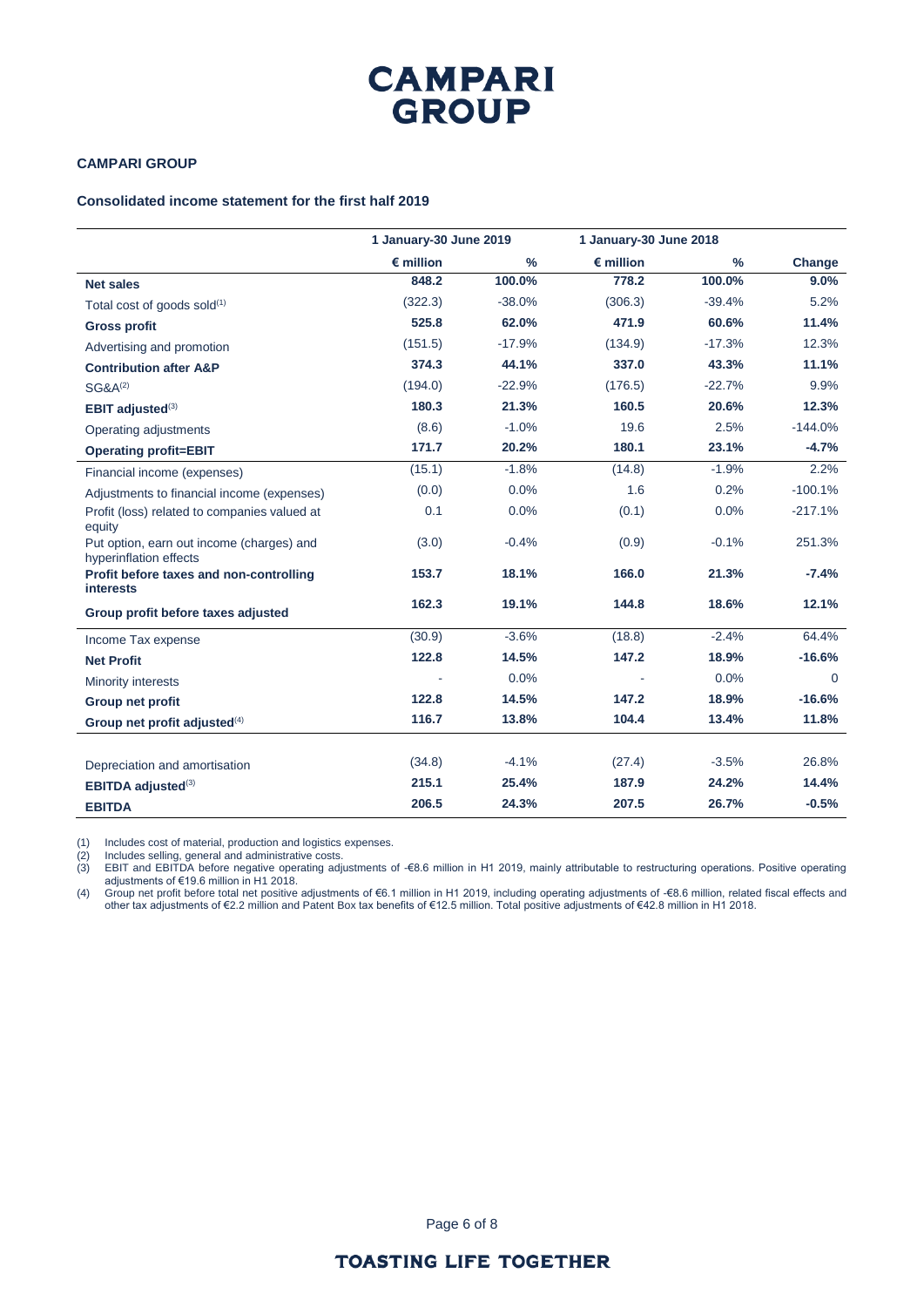### **Consolidated balance sheet as of 30 June 2019**

|                                                            | 30 June 2019       | 30 June 2018       |
|------------------------------------------------------------|--------------------|--------------------|
|                                                            | $\epsilon$ million | $\epsilon$ million |
| <b>ASSETS</b>                                              |                    |                    |
| <b>Non-current assets</b>                                  |                    |                    |
| Net tangible fixed assets                                  | 450.0              | 454.4              |
| Right of use assets                                        | 73.8               |                    |
| <b>Biological assets</b>                                   | 1.0                | 1.0                |
| Investment property                                        | 120.9              | 122.8              |
| Goodwill and trademarks                                    | 2,349.8            | 2,341.0            |
| Intangible assets with a finite life                       | 41.6               | 42.9               |
| Investments in associates and joint ventures               | 0.5                | 0.4                |
| Deferred tax assets                                        | 42.1               | 38.4               |
| Other non-current assets                                   | 28.7               | 23.9               |
| <b>Total non-current assets</b>                            | 3,108.3            | 3,024.9            |
| <b>Current assets</b>                                      |                    |                    |
| Inventories                                                | 628.6              | 565.3              |
| Current biological assets                                  | 0.7                | 0.8                |
| Trade receivables                                          | 284.1              | 285.9              |
| Short-term financial receivables                           | 4.6                | 29.1               |
| Cash and cash equivalents                                  | 768.8              | 613.9              |
| Income tax receivables                                     | 18.0               | 22.4               |
| Other receivables                                          | 44.0               | 32.3               |
| <b>Total current assets</b>                                | 1,748.9            | 1,549.7            |
| Assets held for sale                                       | 9.4                | 7.8                |
| <b>Total assets</b>                                        | 4,866.6            | 4,582.5            |
| <b>LIABILITIES AND SHAREHOLDERS' EQUITY</b>                |                    |                    |
| Shareholders' equity                                       |                    |                    |
| Share capital                                              | 58.1               | 58.1               |
| <b>Reserves</b>                                            | 2,180.4            | 2,104.7            |
| Parent company's portion of shareholders' equity           | 2,238.5            | 2,162.8            |
| Non-controlling interests' portion of shareholders' equity |                    |                    |
| <b>Total shareholders' equity</b>                          | 2,238.5            | 2,162.8            |
| <b>Non-current liabilities</b>                             |                    |                    |
| <b>Bonds</b>                                               | 928.7              | 778.7              |
| Other non-current liabilities                              | 499.9              | 463.7              |
| Defined benefit obligations                                | 31.0               | 31.6               |
| Provisions for risks and charges                           | 116.0              | 118.7              |
| Deferred tax liabilities                                   | 374.8              | 368.2              |
| <b>Total non-current liabilities</b>                       | 1,950.3            | 1,760.9            |
| <b>Current liabilities</b>                                 |                    |                    |
| Payables to banks                                          | 4.6                | 4.5                |
| <b>Bonds</b>                                               | 218.9              | 218.6              |
| Other financial liabilities                                | 90.9               | 52.5               |
| Trade payables                                             | 195.4              | 216.0              |
| Income tax payables                                        | 26.9               | 13.9               |
| Other current liabilities                                  | 141.1              | 153.3              |
| <b>Total current liabilities</b>                           | 677.7              | 658.8              |
| Liabilities held for sale                                  |                    |                    |
| <b>Total liabilities</b>                                   | 2,628.0            | 2,419.6            |
| Total liabilities and shareholders' equity                 | 4,866.6            | 4,582.5            |

Page 7 of 8

### **TOASTING LIFE TOGETHER**